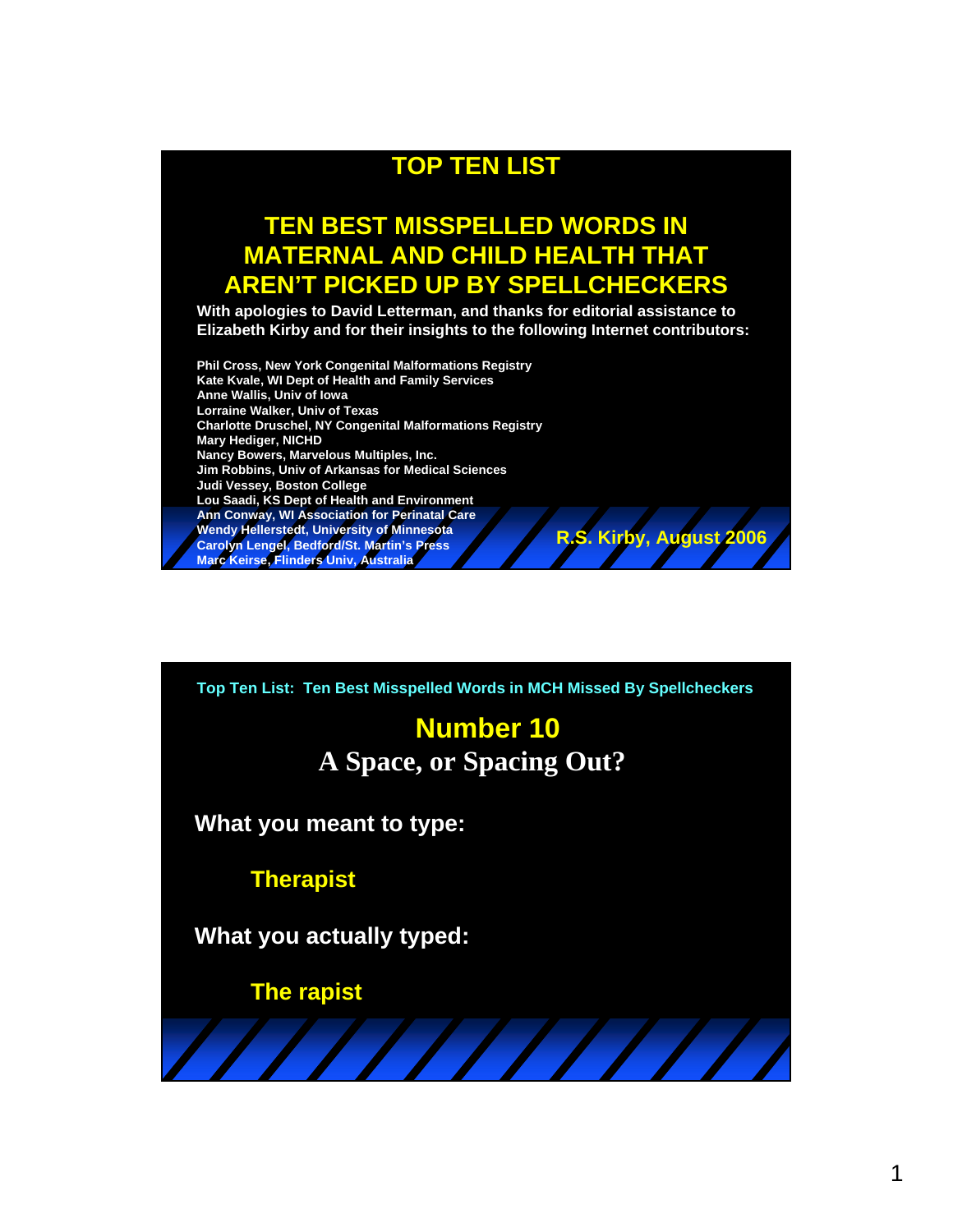## **Number 9**

**"I thought they knew exactly what I was thinking!"**

**Recently seen in an NIH grant application submitted by a researcher who will not here be identified:**

**"Our protocol was reviewed and approved by our university's Intuitional Review Board."**

**Most campuses hold the line at having only an Institutional Review Board.**

**Top Ten List: Ten Best Misspelled Words in MCH Missed By Spellcheckers**

# **Number 8**

**The moral economy of research**

**While most research projects are lead by a chief researcher, only the exceptional studies have someone dedicated to examining the philosophical issues involved in the research.**

**This individual is identified as the Principle Investigator, while most other studies only have a Principal Investigator.**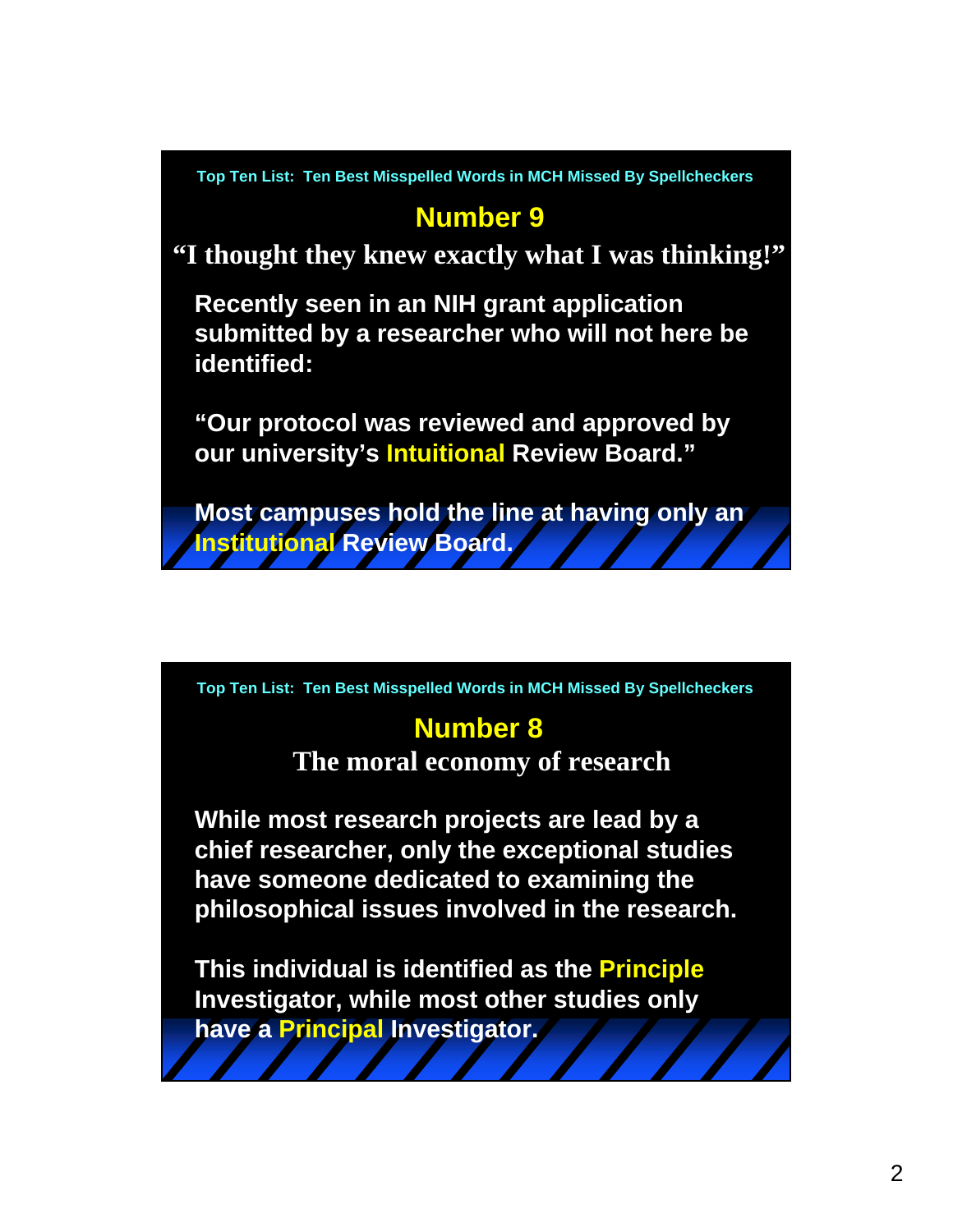

## **Number 6**

**'Madam I'm Adam' is not an anagram . . .\***

**But these commonly used words are:**

**parental – prenatal – paternal**

**incest – nicest**

**stressed – desserts**

**\*it is a palindrome.**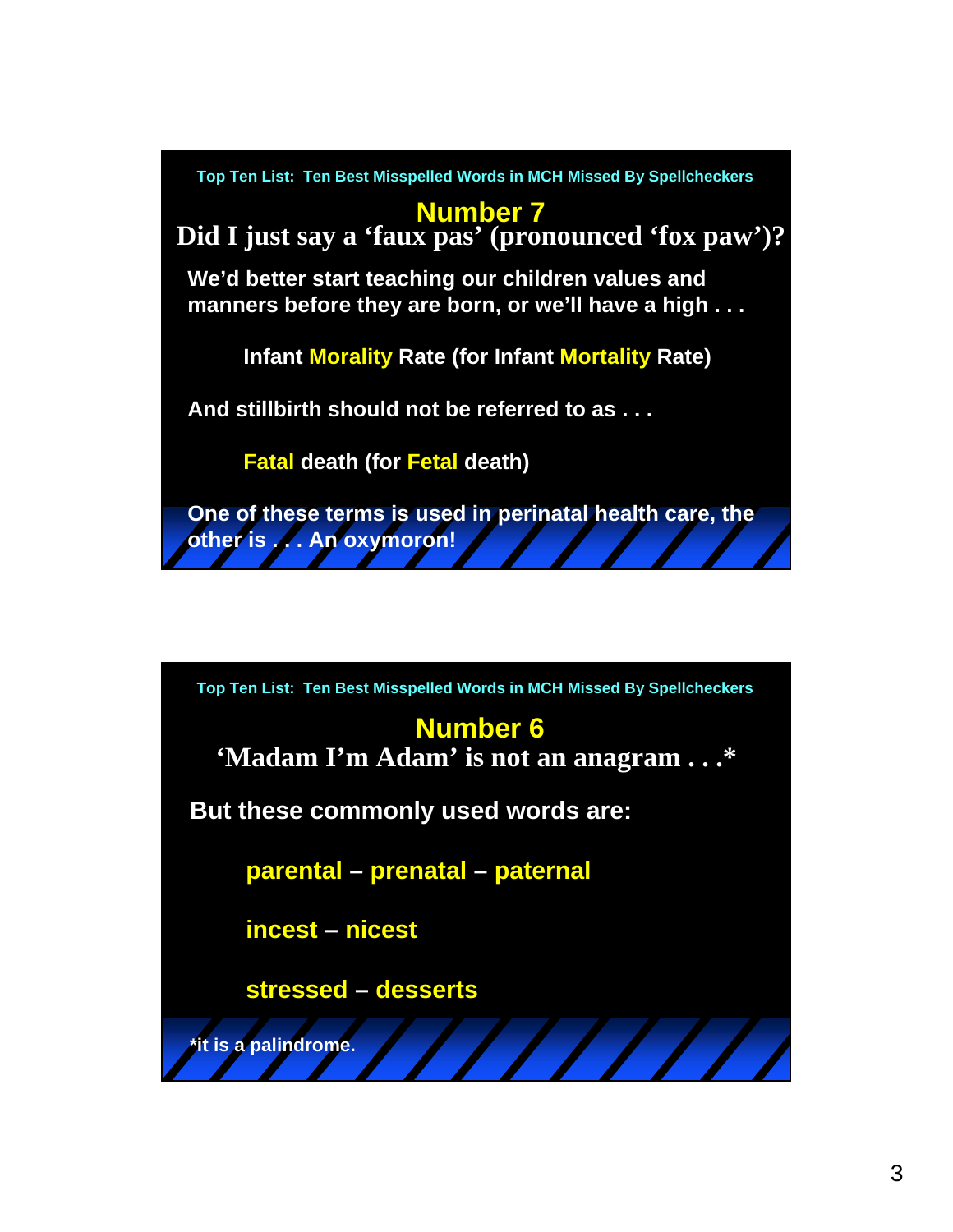# **Number 5**

**You say potato, and I say potatoe\***

**In the dictionary your word processor uses, be sure to save some misspelled words. That way, you'll be sure they're missed if you proof your draft only with spellcheck. One prolific researcher kept having the word 'helath' in his documents – and it took him more than a year to figure out that he had inadvertently saved this word in his dictionary.**

**\*with no apologies to Dan Quayle**

**Number 4 Top Ten List: Ten Best Misspelled Words in MCH Missed By Spellcheckers**

**Association or Relationship?**

**Casual for Causal as in Causal Relationship**

**Sometimes, causal relationships culminate in** 

**Martial status for Marital status, as in the words of the Garth Brooks song, 'Two of a kind, working on a full house':** 

**". . . Sometimes we fight, just so we can make up'**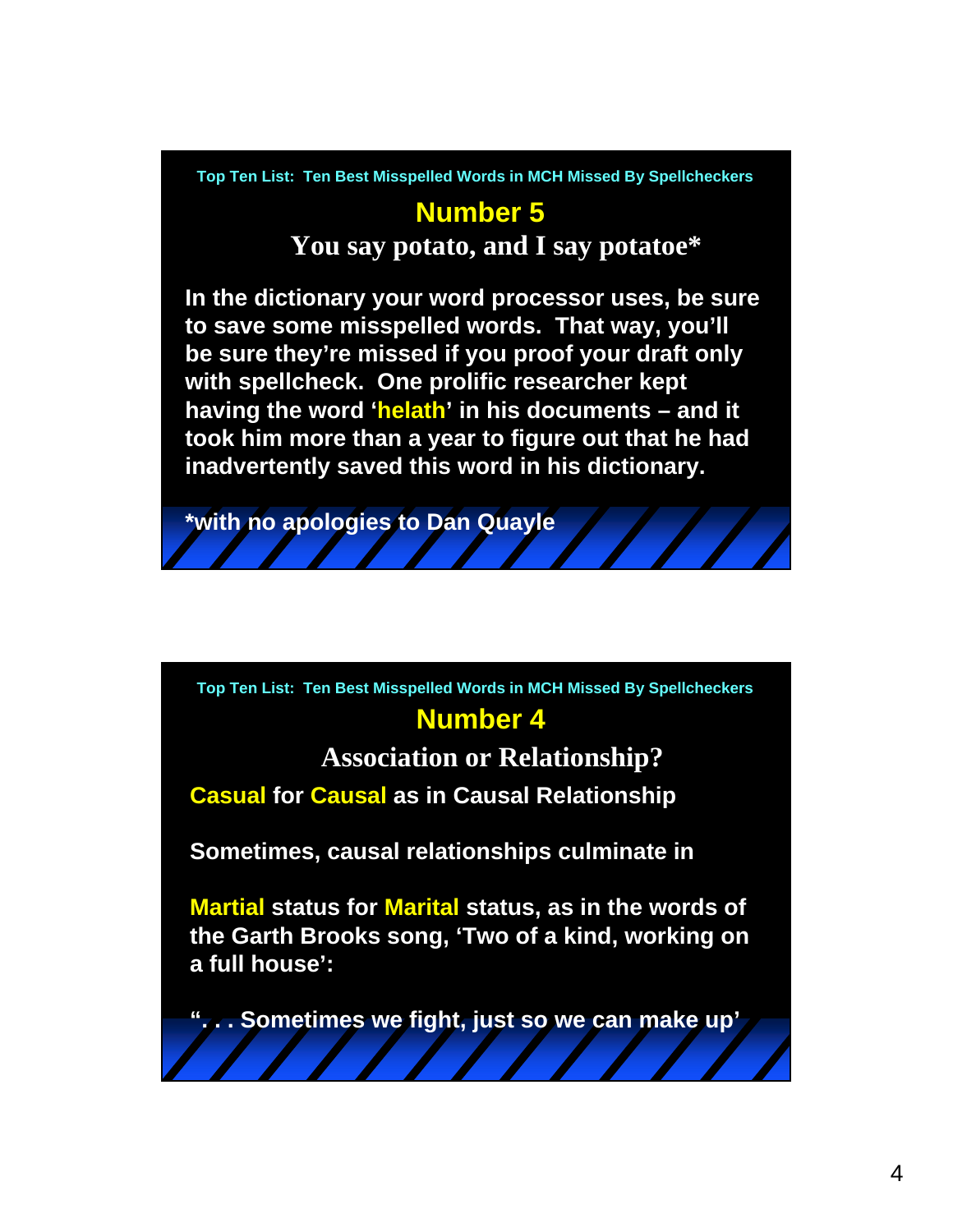